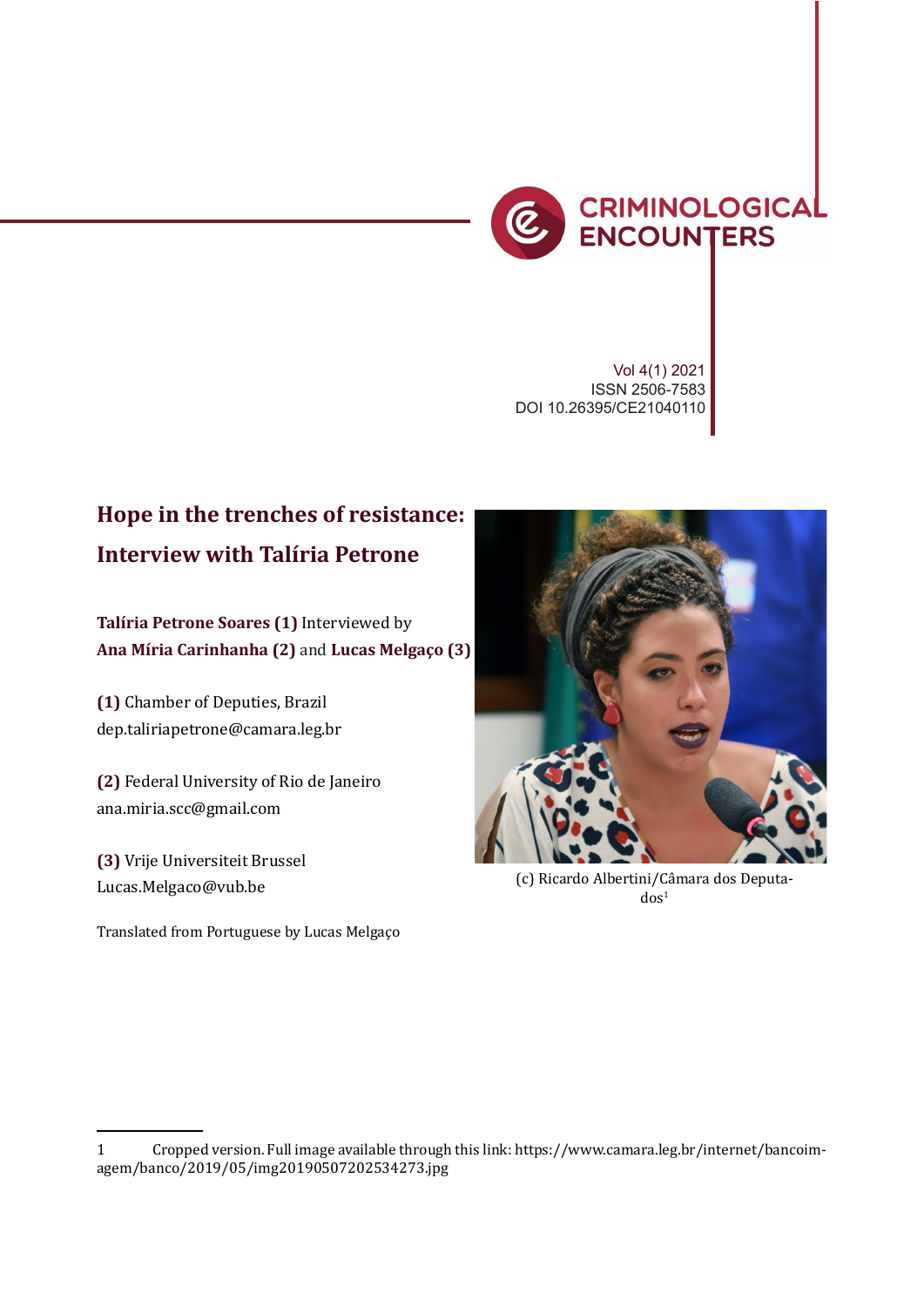## **Abstract**

Talíria Petrone is a federal deputy in Brazil (2019–2022) who has undertaken remarkable work on the defence of human rights, on gender and LGBTQIA+ agendas and on support for Brazil's poor Black population. She has also become closely involved with topics related to security and police brutality in Brazil. In this interview, among other topics, she talks about her earlier career, the impact of death threats in her political work and her proximity to the politician Marielle Franco, who was murdered in 2018. The interview was conducted by criminologist Ana Míria Carinhanha, based in Brazil, and urban criminologist Lucas Melgaço, based in Belgium.

**Ana Míria Carinhanha:** Who is this woman, Talı́ria Petrone? What makes you you?

**Lucas Melgaço:** And did your academic background have any influence on your work as a politician?

**Talíria Petrone:** I am a history teacher, a graduate of the State University of Rio de Janeiro (UERJ). I studied on the UERJ campus in São Gonçalo, one of the largest cities in in the Metropolitan Region of Rio de Janeiro. It is a city where the state comes with a lot of violence by its armed arm, a city where rights are very precarious, with many *favelas*. It is close to Niterói, where I was born and grew up. The students at that university, in general, are Black, peripheral and working students. Most of the people who studied there worked during the day and studied at night. The experience I had at that university was crucial to strengthening the role of political militancy and to giving the face of the mandate that we started to build years later.

I'm the daughter of a school teacher and a musician. I grew up in Fonte Seca, a poor neighbourhood in Niterói. I think of the following two aspects: my academic background at this university, even before my master's degree, which I combined with the ongoing political struggle; and my family history, especially my relationships with my mother, my grandmother and my great-grandmother. These are two of the memories that make up the parliamentarian I am today. I have a memory of my mother going up the slope of the street where I lived, there in the Fonte Seca neighbourhood. Today, it's an area that seems to have become controlled by a militia. And I have a memory of my childhood, of us taking the bus, my mother climbing up a slope pregnant with my sister, with my brother in one arm and me on the other. This is an image that stuck with me: the scene of this woman, a teacher, who went to university already as an adult, who was the head of the family, and my example as a woman, who did not see herself as a feminist, but was the epitome of the Brazilian working woman.

And the university came after other experiences. I worked in telemarketing, which was necessary to be able to pay for the public transport to go to class. This work experience shaped me as a university student. It influenced me to not get involved in student movements, because I did not see myself represented, despite recognizing the importance of these movements. But this experience as a worker – and then the experiences of colleagues at the university in São Gonçalo - constituted me as a militant. More than the academic life itself, which I consider quite important, my experience as a school teacher, my jobs in São Gonçalo, in the Maré *favela*, dealing with students who arrived having not eaten, with students who saw their neighbour die the day before, murdered by the state, influenced me greatly. To experience the world within the (micro) classroom space was important for me to decide to become politically involved.

I thought at that moment – and still do – that the school is a very powerful space to experience such an unequal Brazil. I arrived at a school where Brazil's historical inequalities were very sharply and

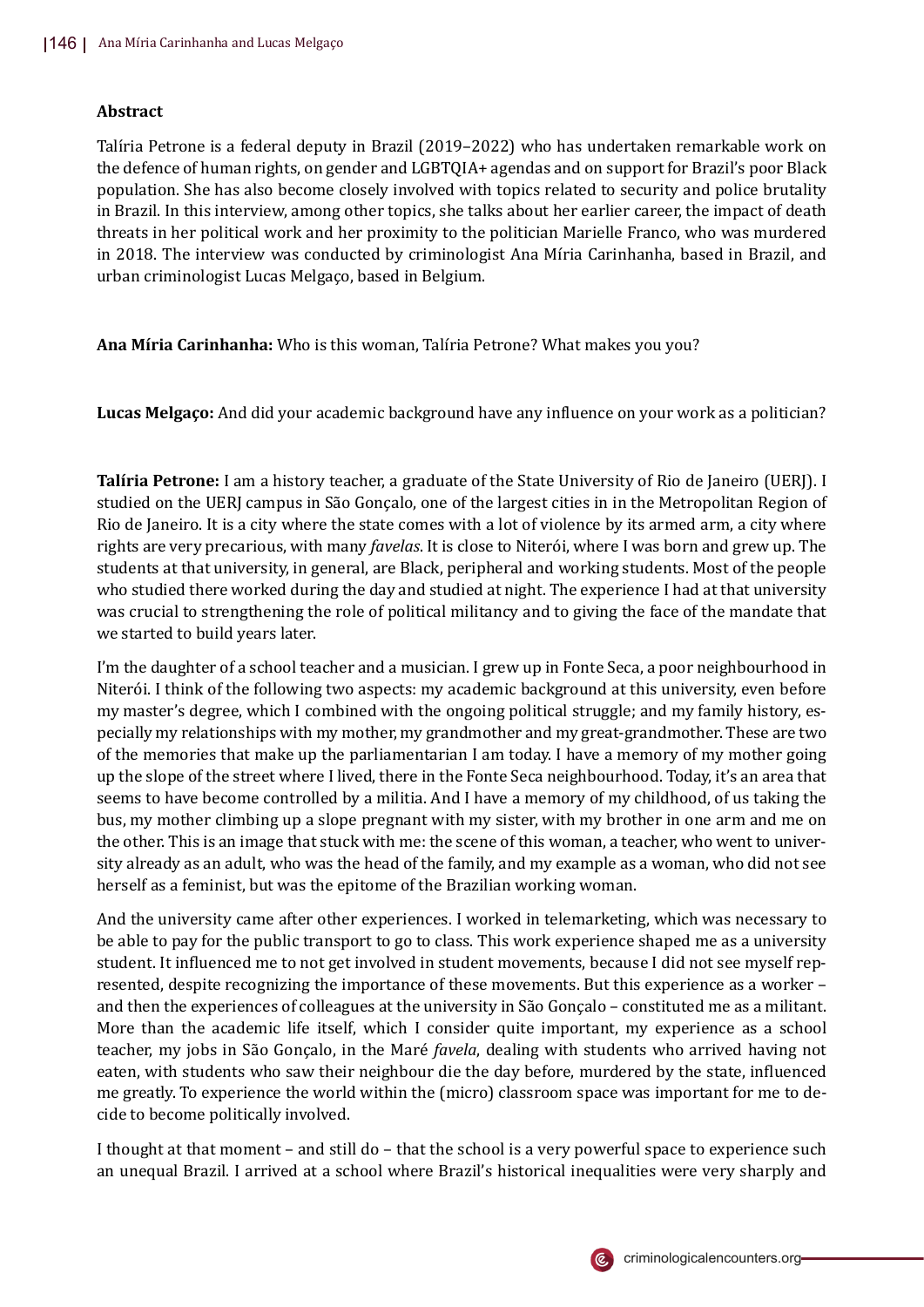evidently present, which gave me a great need to go further and organize myself politically. I joined PSOL (Partido Socialismo e Liberdade) and became involved with agendas on education and human rights. Through my candidacy, we wanted to bring the racial and gender agendas into the centre of Brazilian politics within the context of Niterói city. We created a campaign with the slogan 'For a Black, popular and feminist Niterói'. With little money and few people, but by circulating through the squares, and making sure we were closely connected with the neighbourhoods and territories, our mandate obtained the most votes in the city. It was a surprise, but also a sign that there was a need among the majority of the people to feel represented.

Our campaign was mainly a response to the murder of Marielle Franco, who was very close to us. We were both Black women in politics. When she got killed, we felt provoked to nationalize the struggles that were occurring in the state of Rio de Janeiro. That is what pushed us to take on this task of the federal mandate.

**L. M.**: Still, about your mandate as a councilwoman in Rio de Janeiro, could you please talk about your participation in agendas such as sexual violence and security policies?

**T. P.:** I was president of the Commission on Human Rights, Children and Adolescents during the two years I was a councilwoman. We had a space for welcoming victims of human rights violations in the city of Niterói, in a broad conception of human rights, including for example the right to daycare as a human right. There were three themes that were directly linked to what we will continue talking about today. The �irst were issues involving women's rights and gender, which were themes that have become very present in our work. So much so that we, from the perspective of criminal abolitionism, believe that prisons maintain a form of historical repression that always falls on the same bodies. We understand that, before a woman is assaulted, we want her alive and without marks of aggression. So, preventing violence against women was a fundamental point in addressing the gender inequalities that are so glaring in Brazil.

One of the �irst measures that we had as a mandate was a representation to the Public Prosecutor's Office to bar an amendment to the Municipal Education Plan which prohibited gender, sexual diversity and sexual orientation from being debated in schools in Niterói. We managed to overturn the amendment. This generated a series of violence against us by fundamentalist sectors in the city.

Also, the housing debate, which often seems to be detached from debates involving police violence. But on the contrary, the struggle for housing always involved some other violation to that territory. Niterói is a city where more than twenty-five per cent of people live in areas of housing deficit, *favelized* areas, without drainage, without sanitation. And these are areas where police lethality comes in very hard. Niterói experienced a socioenvironmental disaster that killed more than a hundred people, called the 'Bumba disaster'. A massive landslide occurred after heavy rainfall. The government's response was to either reallocate the affected residents far from the central area, or do nothing. Then, police violence in the city came to this same body, which was the body of homeless people, mostly women, heads of families and Black women.

This was intimately connected with the struggle for another model of public security. At that time the 'Niterói Presente' programme was being established in the city, as a complement of public security through municipal resources. Niterói, although a beautiful city that appears to be peaceful and that has a very high human development index (HDI), sees more people killed by police intervention on average than the city of Rio de Janeiro. However, these deaths are concentrated in slums and peripheries. Icaraí, an affluent area of the city, does not experience the same violence as that on the periph-

criminologicalencounters.org

(Ē,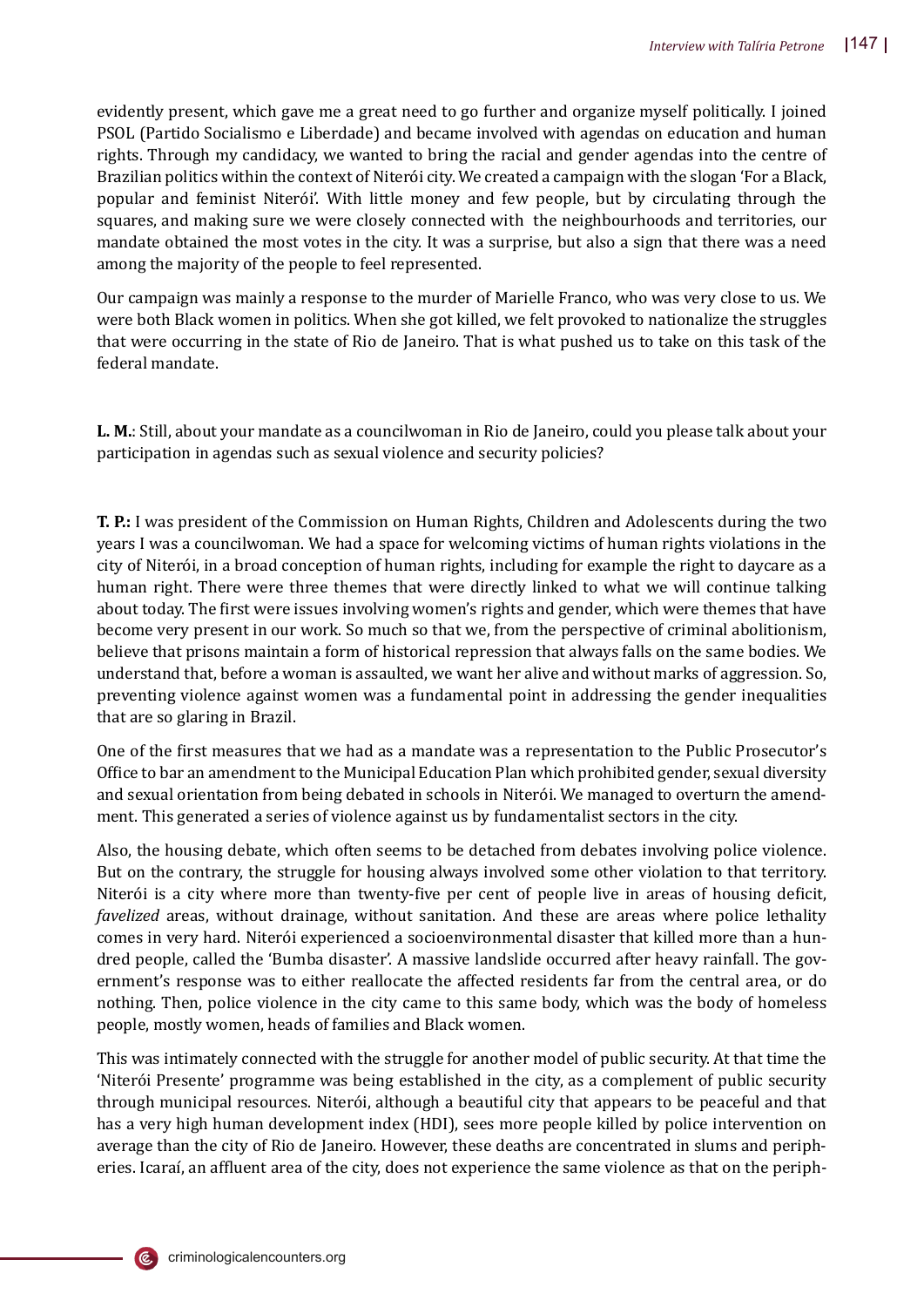ery, in the *favelas* of Niterói. We received many demands from mothers of incarcerated children, children murdered by the state. And often, these women were homeless and did not have access to a daycare centre. It's astonishing how these violations came to fruition in the same body.

Still on these agendas: we intensively fought to bar the armament of the Municipal Guard. There was a proposal from the City Council to arm the Guards, seeing it as a complement to the Military Police, much in this logic of war as a model of public security. Seventy per cent of the population voted through a popular consultation for not arming the Municipal Guard. It was a very great victory of this mobilization, to which our mandate was added.

Just one other thing, which I think may be worth saying: we had a way of working during my mandate as a councilwoman that I miss a lot, which was the travelling cabinet. These violations were received when we circulated through the neighbourhoods of the city; with our stool there, we sat, listened to people and went back to the mandate and to the Human Rights Commission, taking these complaints into account and thinking about parliamentary initiatives to face them.

**L. M.:** About the non-armament of the Municipal Guard, I imagine you must have faced strong opposition. Was this the case? And when did this take place? What year?

**T. P.:** I was elected as councillor in 2016.

**L. M.:** And I imagine that if this had been today, in the current political context, maybe the outcome would have been different.

**T. P.:** Yes, I think so. And I think the right, the far right, was not suf�iciently mobilized at that point. There was already polarization in the House, especially with a councilman who was a Bolsonaro supporter and the main spokesman for this far-right policy of extermination. But I don't think they were able to get organized enough.

Niterói, although it is a conservative city, also has an interesting progressive left history. We were able to mobilize these sectors and also mobilize sectors of the Municipal Guard, which understood that, armed, they were also targets. So the Guard was very divided on this issue.

The mayor was from a progressive �ield, so that's why he made a public consultation. He called it a plebiscite, but it wasn't exactly a plebiscite: he already had a position on weaponry. So it turned out that he didn't take the Guard's weapons process forward after that consultation.

**A. M. C.:** I wanted to ask a question about the travelling cabinet. How did this experience come about? Did you get inspiration from somewhere or someone else?

**T. P.** – In fact, this came up from a collective discussion in the mandate. I think there must have been other experiences like this, but I don't remember borrowing from some other objective experience. But we had a very territorial campaign. We gathered ten people in a square, in a neighbourhood, then ten in another. We wanted a mandate that was closely tied to the territories. This is the role of a coun-

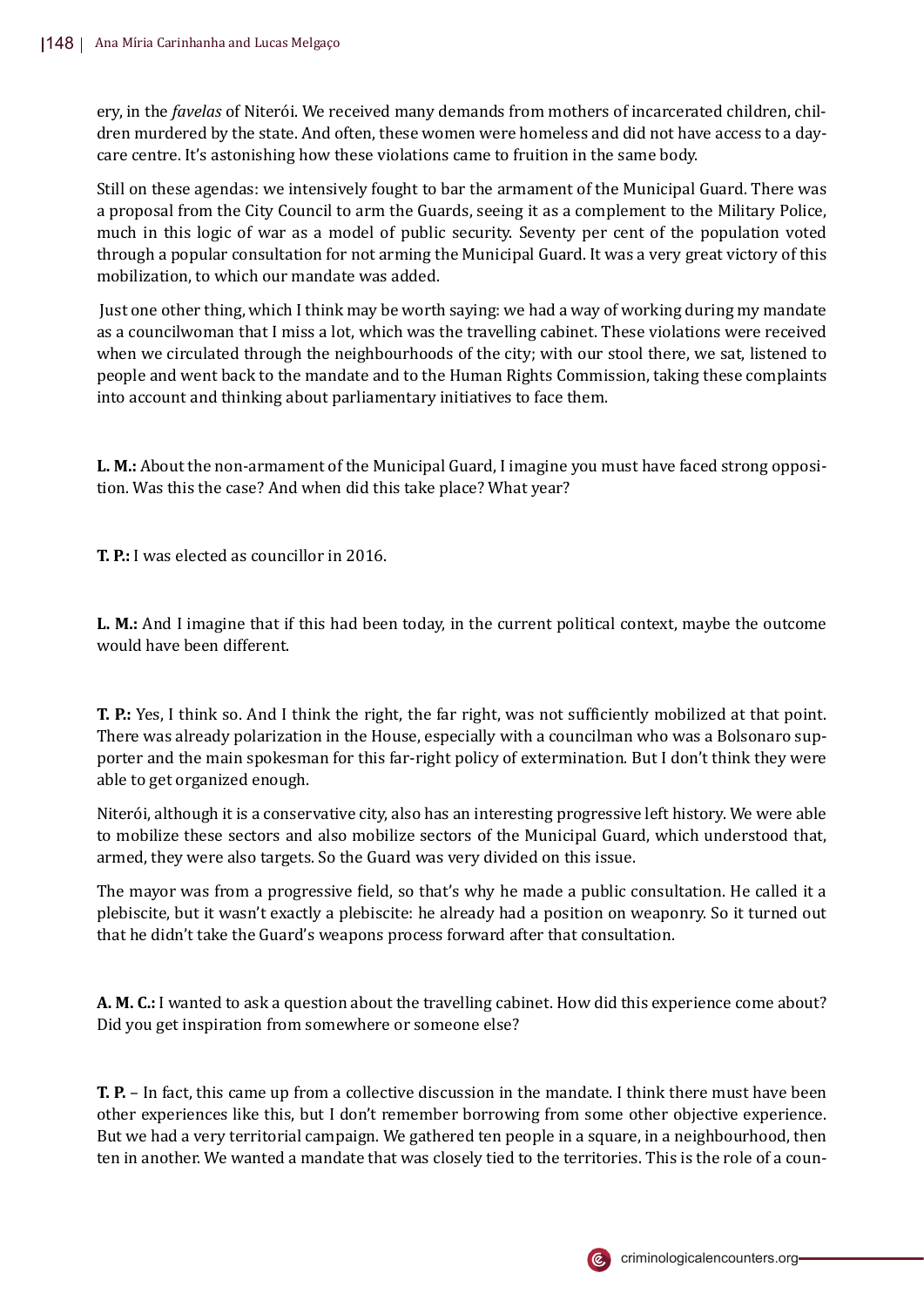cillor's mandate: to be very connected with the city, in a direct relationship with the people living in the city. Every �ifteen days we were in a different neighbourhood holding small meetings to listen to the demands of the population.

**L. M.:** In what way does the political polarization of parties, with different ideals, also become a form of polarization that is, in some way, itself violent, too? And how has this discussion about guns been going at the federal level? Have you suffered any form of political violence for opposing the current government on these matters?

**T. P.:** Political violence occurred from my first day in office. There was violence within the parliament itself. Niterói had some councillors coming from the Military Police and I was the only woman in of- �ice. Imagine, a Black woman and 22 men, some of them cops. One of these men was very connected with the *bolsonarista* ideals.

Violence was a common reaction, in particular, to two themes: themes involving women and gender; and issues involving public security. Whenever I positioned myself in a speech, or with some legislative initiative, on these two topics, violence came with great force. There were tensions inside the parliament, things like a councilman who was a cop hitting the holster in a threatening tone and saying, 'I'm here armed, are you going to talk badly about the police here?' Sometimes we almost ended up in a physical confrontation, especially in a small plenary: the melee there was very strong. And usually, tensions within the parliament developed into many attacks, beginning with attacks on social networks and then developing into other forms of threats.

There was a moment when there was a police operation. Some police officers organized an ambush in São Gonçalo – which is the city where I taught and studied, neighbouring Niterói – and the operation resulted in at least eight people getting killed. We called it the 'Salgueiro slaughter', as it took place in a *favela* in the Salgueiro complex. We received several reports of torture and deaths that did not appear in this statistic. No one took responsibility for this operation. This was a theme that we continued to see at the federal level, because of the Federal Army's involvement in the operation. We then had some meetings with the Military Prosecutor's Office. The case was dismissed with no effective response as to what had happened to these young people who were tortured.

And I asked in the plenary of Niterói for one minute of silence in memory of the families of these young people. This turned into a string of death threats on different social networks and unfortunately did not stop there. A man called to PSOL's office insistently, asking for my phone number, saying he was going to kill me. This man was even identi�ied by the police and, upon being identi�ied, he said he felt incited by the webpage of another councillor, who was a supporter of Bolsonaro. He got angry and decided to react. Then, we never heard about this man again. But anyway, there was an institutional climate of political violence that encouraged violence from the outside as well.

Niterói is a city where there are organized white supremacist and neo-Nazi groups. There are ongoing inquiries into this. And for me, this reflects the unresolved history of a slave Brazil, of a colonial Brazil. I think Brazilian capitalism and the Brazilian bourgeoisie – the Brazilian elite – have never abandoned a slave logic, which has to do with choosing which body is to be dehumanized, which body can be exterminated. The public security policy in Brazil as well as that of the city of Niterói understand that the body to be eliminated is a poor, Black body, either through incarceration, homelessness, or poverty, but also through death, summary execution. But the body of those who �ight this scenario, depending on what body this is, is also likely to be eliminated, as was the body of Marielle and as is mine and so many other women.

I don't see my case today, which I understand to be a serious case – I'm exiled, practically, within the

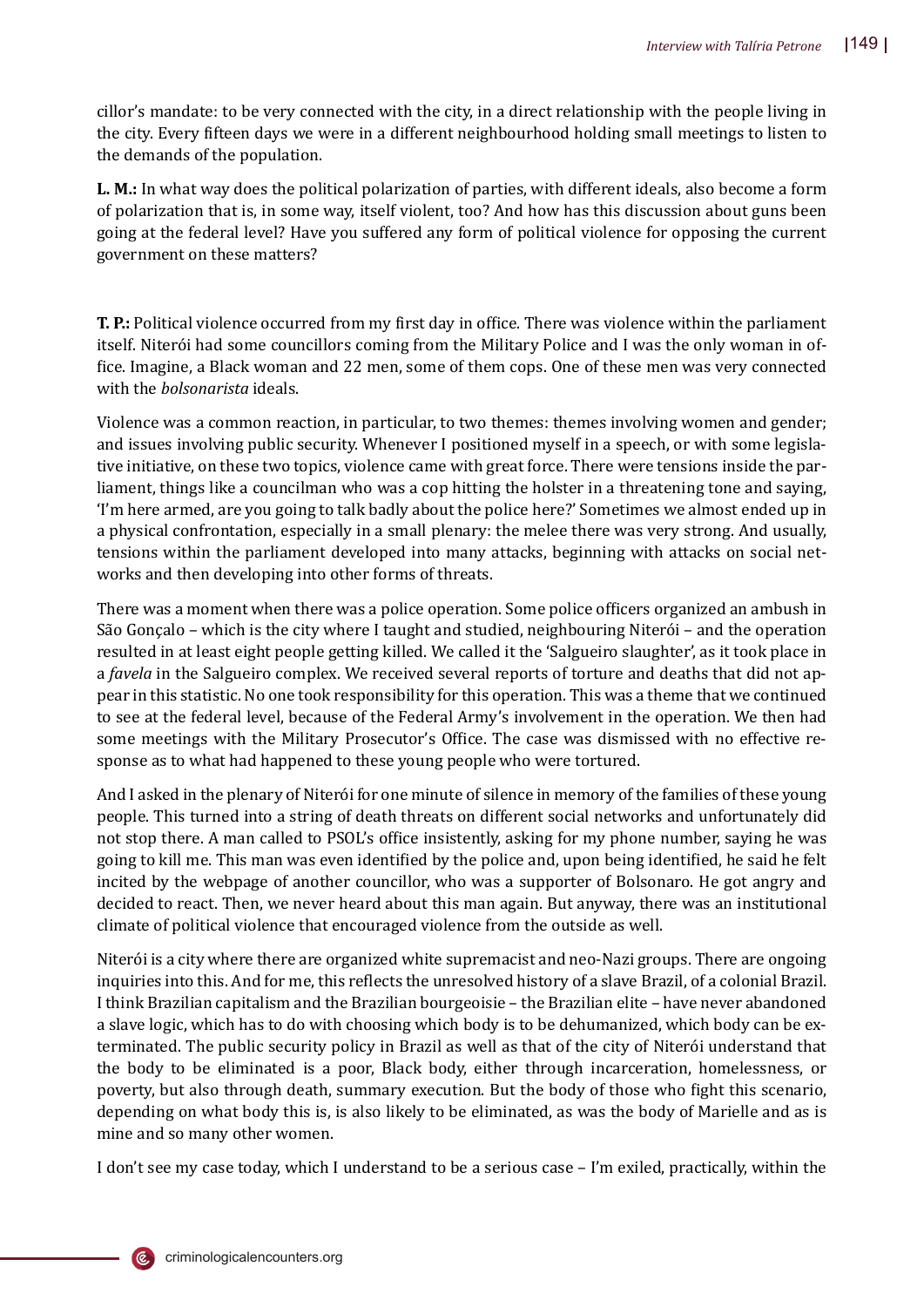country – or the case of Marielle as isolated cases. This is the expression of a Brazil in which democracy is fragile and increasingly fractured in the Bolsonaro government. A country that did not break with the colonial slave logic that structured the Brazilian state and institutions.

**A. M. C.:** You feel exiled within your own country and talk about the difficulties in exercising a public mandate, in a country that claims to be a democratic state of law and that at the same time does not offer conditions for you to work safely. When you feel faced with these threats, how is your personal and public life affected?

**T. P.:** It is important to make these serious issues visible. Since the beginning of my parliamentary life, there have been many forms of violence. These have include explicit racism ('Disgusting nigger, go back to the *senzala*'<sup>2</sup>; 'If I find you on the street, I'll beat you to death'), allusions to rape ('You deserve a penis this big') and death threats ('I'm going to shoot you dead'). Social networks, since my �irst week in office, have been marked by these kinds of threats. We look at this situation with worry and sadness. It's always been very hard to exercise a mandate like this. For those who are Black women and who choose to make a mandate to face this elite that, since forever, has been the majority in the occupation of Brazilian power, it is very hard. This has always been a non-place for us. Racism and patriarchal logic have structured our capitalism and are very evident in Brazilian institutions. Therefore, whoever is there and occupies a space of power in the fight against it is a victim of violence.

When Marielle was executed, all these threats were taken to another level. This was exactly the type of violence that occupied my conversations with Mari. We had always been concerned, but we didn't think political violence could lead to an execution. Even in a polarized country, even in a country that we understood was moving towards the possibility of a totalitarian regime. But when Marielle was executed, those fears became very real. Especially because Marielle was never directly threatened. The plenary, in Rio de Janeiro, where she worked, was less tense and polarized than that of Niterói. From then on, the threats and risks became more concrete. I do not know if we started to see more of the risks because a fellow was executed, or if, in fact, the divided situation in Brazil was also intensifying.

After Marielle's murder, I started receiving protection from the parliamentary police escort. The former secretariat of security of the state of Rio de Janeiro offered me an escort from the Military Police for a few months, because they understood that I had a similar profile to Marielle and was already a parliamentarian who had received threats. And not knowing who killed Marielle increased the likelihood of me becoming a target. But on the first day of the federal deputy campaign, the escort was revoked. Right after, there was a conflict with a military policeman on the Rio-Niteró ferryi. This cop asked me to stop distributing leaflets. But I wasn't sharing any leaflets on the boat. This cop told me to hide my campaign materials and I told him I wasn't going to do that. Then he throws my phone on the floor, picks up the materials and starts getting very aggressive, very violent. At some point, he pulls out a gun, in the middle of a boat full of people going to work. He was very nervous with the gun in his hand. When he pulls out the gun, I try to stay calm, saying, 'People, calm down: gun kills'. And he responds systematically, 'Ideology kills more'.

This, for me, was the inauguration of what would become my campaign for congresswoman in 2018.



<sup>2</sup> Translator's note: Brazilian slave quarter.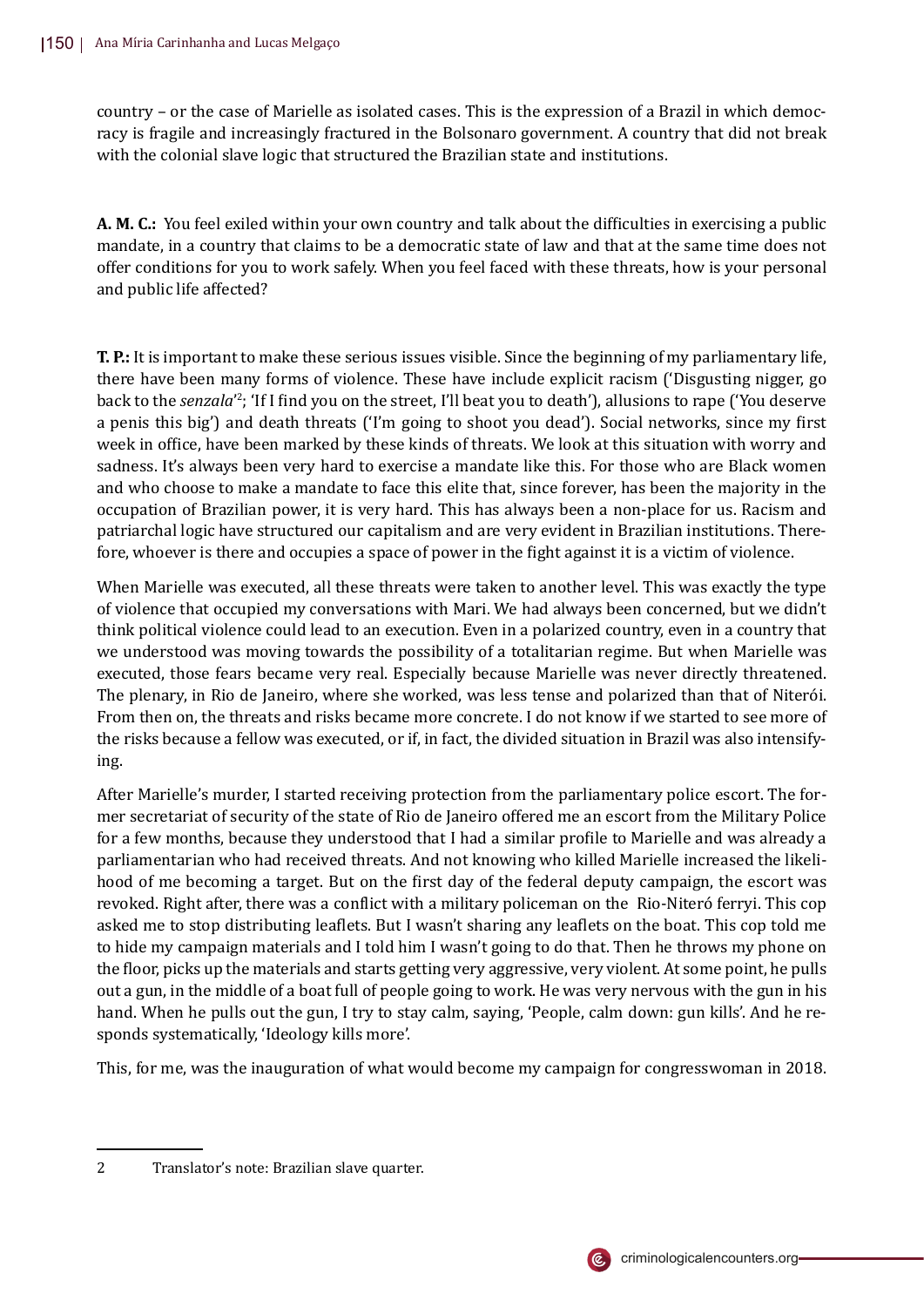On another occasion, during an activity with young Black people in the city of Bangu, a policeman in civilian clothes whispered in my ear saying that I had to leave, that he was going to 'Come back shooting everyone'. This was the degree of intimidation to which I was exposed.

Life, which was hard, got even harder. I used to bike or take the bus to the City Hall of Niterói to work and after all that I was not even able to go to a bakery without an armoured car. That's my situation to this day. But we understood that the threats that hit our mandate, that hit me, came from a �ield of hatred that could involve white supremacists, organized racist and sexist groups. New threats, including a plan to kill me that was being organized on the deep web, allowed me to have an escort from the Legislative Police of the Congress.

And then there was a twist, in the last year, when I, in the full exercise of my maternity leave, with my daughter on my lap and with my escort from the Legislative Police discontinued as we were in a pandemic and I was not leaving home, the director of the Legislative Police calls me and says, 'Look, madam, do not leave your house. We found out about a militia group planning to kill you. Next morning, we are resuming with your escort'. I almost dropped my daughter on the floor. I got scared. I knew the militia didn't like us. But objectively, even with Marielle's execution, we had done nothing concretely to take economic power away from the militias. There are at least seven other detailed reports that include names of police officers, both in duty and retired, planning my death. One of them mentions a prison director conniving with militia prisoners ordering my death. The reports are very detailed and include messages where they question why I have not been killed yet.

And then a saga began, because it was either a planted tip, or a concrete tip. But it was from someone in the militia. It was very detailed, very concrete. Some progressive police officers told me to leave Rio de Janeiro. They understood that it is not safe for me to stay there until they can run a risk analysis. This is also because the Legislative Police, which protects me, has formally said that there is no way they can make my security effective in Rio de Janeiro, that they have neither weapons nor enough staff to guarantee the protection of someone threatened by a militia. My case is the most serious in the Federal Chamber. I haven't been in Rio for eight months.

I was then forced to hide here with my family. And forced to be away from my own territory. This situation is forcing me to raise my daughter away from my family, with no support network, away from the territory in which I was born and raised and where I want to live. I am also living with an escort, having to use an armoured car to go to a bakery. This is a very frontal attack on democracy. So much so because I'm not the only one. The answer to the question of who ordered the murder of Marielle remains unknown. On top of that the militias dominate a third of the territory of Rio de Janeiro. For these reasons, I can't go back to the territory that elected me. Brazilian democracy is fractured, incomplete. It has never fully reached the *favelas* and peripheries and is experiencing a very serious setback in the Brazilian political moment. The Democratic State of Law in Brazil, which, for me, has never been completely reached, has been increasingly attacked by a government that not only does not give answers about all this, but also authorizes extermination groups to function at full steam in Brazil and, in particular, in the state of Rio de Janeiro.

**L. M.:** There is indeed a huge contrast between your work as a councilwoman in Niterói, meeting people at their places and this exile within the country. What impact has this situation of being under permanent threat had on you, in the motivation for your parliamentary work? Have you ever considered giving up, or does it give you even more strength to fight? What impact did Marielle's death have on your motivation as a parliamentarian?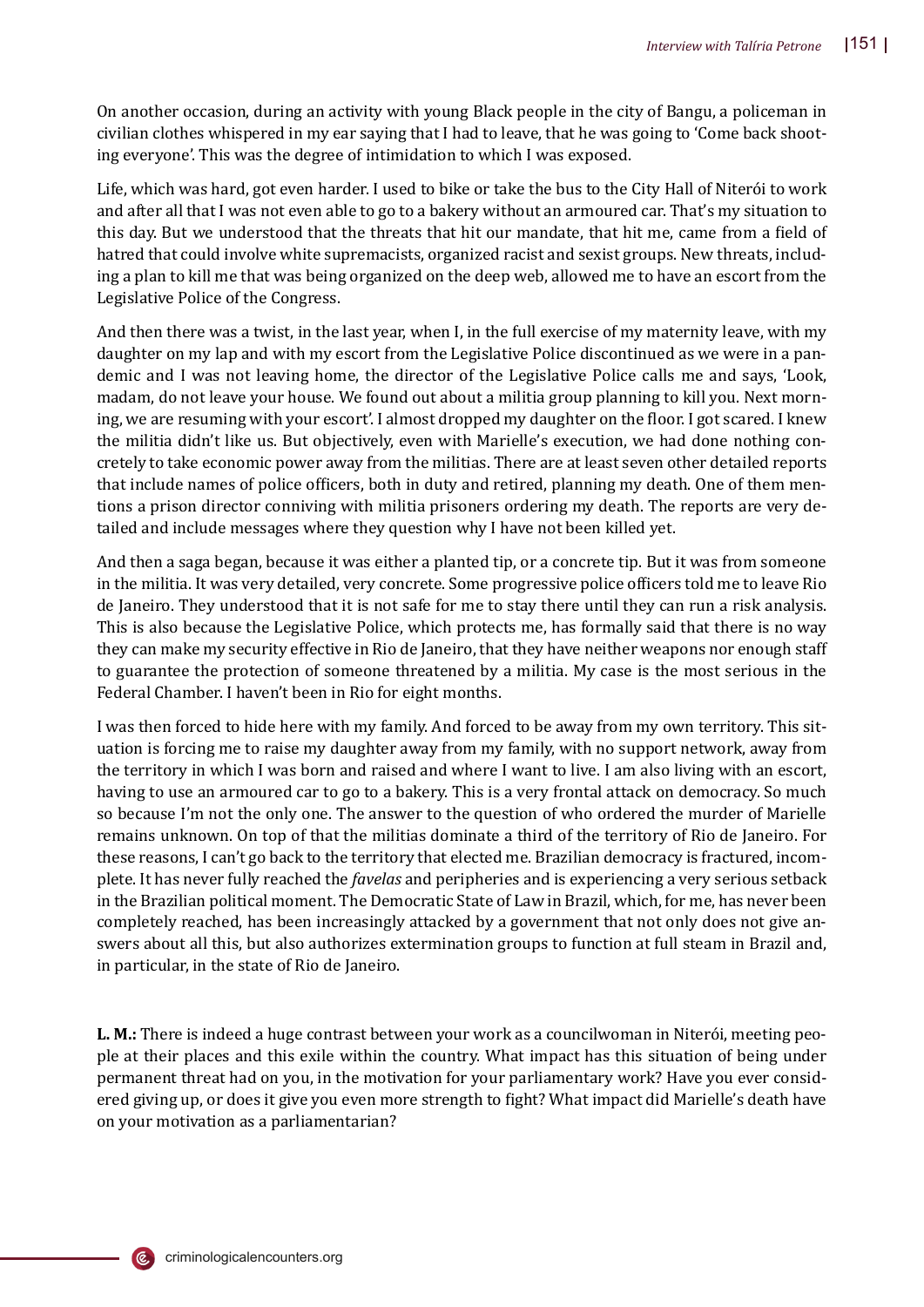**T. P.:** I think it's actually a mixture of all of it. Every day, I feel like interrupting this task. I have no doubt that, for my personal life, I could even say that I would be happier if I weren't parliamentary. But every day, I too am convinced of the need not to stop. Because I couldn't live with the victory of those who want to disrupt bodies like mine. Because this is a victory for the far right, a victory for the Brazilian elite that makes up the far right. I'm a very cheerful person. I like samba, beer, local bars. There is a subjective dimension of an attempt to steal some of our joy and create restlessness for us. It's somehow also a way to dehumanize our bodies.

So many times – and even more so after I gave birth to Moiana Maialú – I have thought, 'What am I doing with my life and my family?' There is a constant fear of death. At the same time, Brazil is going through an unprecedented political moment which, together with the health crisis, has sharpened an economic crisis of an already deeply unequal Brazil. On top of that, there is the risk of a coup d'état, of an authoritarian closing of the regime. There will also be no future for my daughter if we do not interrupt this cycle of authoritarianism in Brazil. While motherhood invites me to another lifestyle, it also makes me sure that I should keep fighting - and the way to do it at this moment is to continue occupying the mandate.

And there is also Marielle. The task of nationalizing these struggles was triggered by the political execution of Marielle. The Brazilian state has not answered the question of who ordered the murder of Marielle. This is also a dimension of the impossibility of stopping fighting.

And one last point: every twenty-three minutes, a young Black man is murdered in Brazil. The militias dominate a third of Rio de Janeiro's territory. There's no other way. It's not a fight choice, you know? So every day, I think about stopping, but every day I have the conviction to move on.

**A. M. C.:** When you talk about how Marielle's execution provoked this response of the party to mobilize a national struggle, I see how you two had an effective partnership in Rio and Niterói. How would you describe Marielle and her work to our readers? And what was behind Marielle's execution?

**T. P.:** I think Marielle combined what her body represented with what the struggles encompassed by her mandate represented. Marielle was a woman in a country with the �ifth-highest femicide rate in the world. A Black woman in a country where femicide is Black and where every twenty-three minutes a young Black man, the son of a woman like Marielle, is murdered. And most of these murders are by the police force. Marielle was a *favela* Black woman. The state sees those who live in the *favela* in a dehumanized way: instead of providing rights, the state arrives with an armed arm. Marielle, a Black mother in a country where obstetric violence is Black, where the Brazilian obstetric scenario is frightening, where maternal mortality is Black and where these mothers, mothers like Marielle, are mourning the deaths of their children, who are victims of this police, judicialized and criminal state, a combo that has been extended in the current period.

She was a lesbian woman, married to another woman, who turned the mandate to this agenda, in a country where lesbian women still suffer corrective rape. She was a socialist woman, in a country that has the second-highest inequality between rich and poor and the second-highest concentration of income in the world. And Marielle was a human rights defender in a country famous for being one of the most murderous in the world when it comes to human rights defenders. So her body carried a series of stigmas, stigmas of violence in Brazil. And that mandate was a mandate to denounce all these stigmas. This was a mandate to make the resistance to this set of agendas visible. This was expressed when Marielle advocated the legalization of abortion, when she was shouting in the plenary to respect lesbians and wanted to institute Lesbian Visibility Day; when Marielle denounced every police opera-

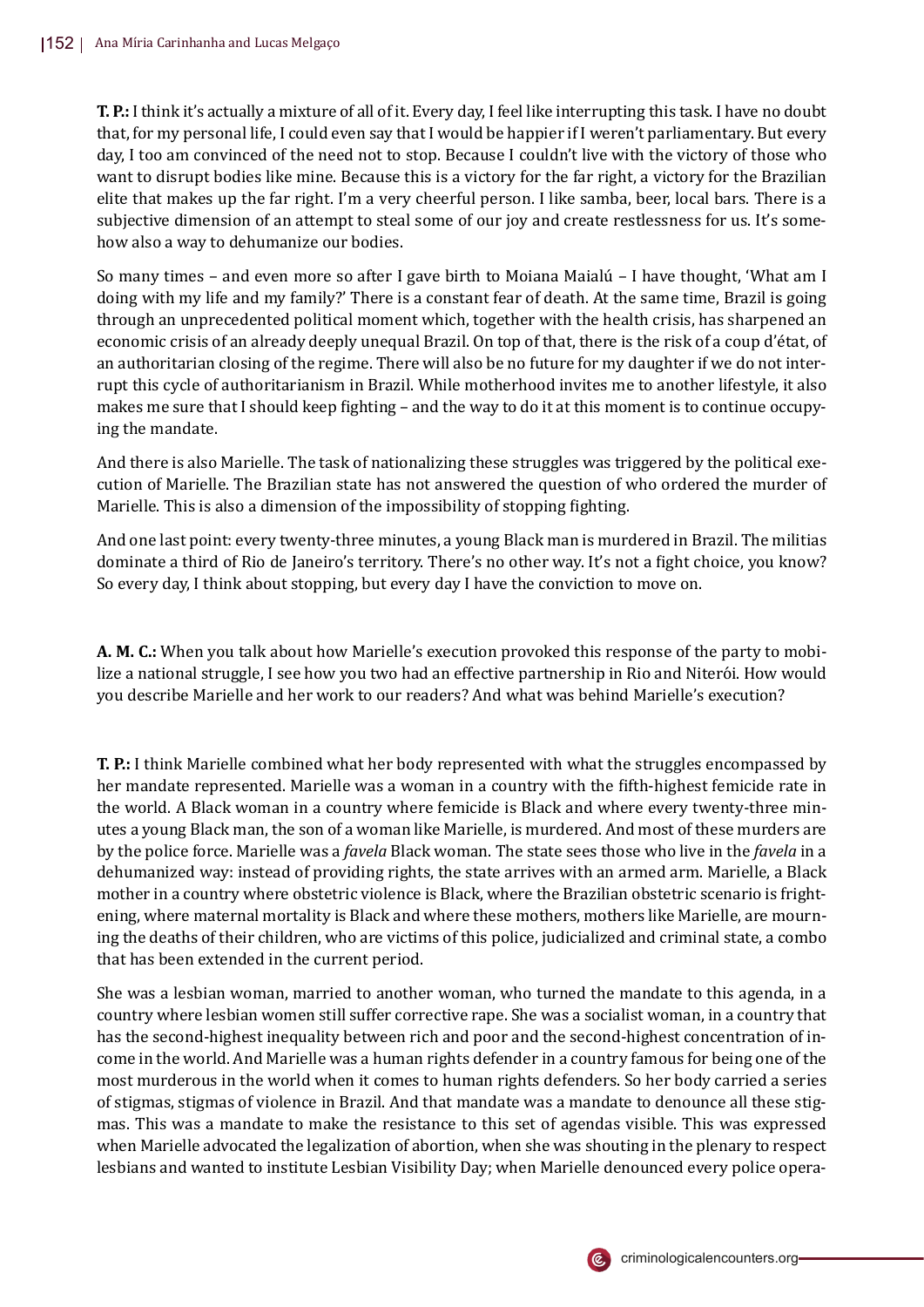tion in the city of Rio de Janeiro, on the microphone, loud and clear, and used the reach of her social networks to denounce the truculent actions of the state.

Her body is the typical body historically dehumanized by the Brazilian elite in a slave Brazil and a body that has needed to be silenced, from the point of view of the elite, because it is a body that bothers the historically constituted power. That was Marielle, besides being a very strong woman, an incredible and irreplaceable popular leader. Marielle had a capacity for dialogue with different sectors and led an act in the *favela* of Maré like no one else. Imagine the tension. Surrounded by guns, whether from the illegal drug trade, or the police. So I have a memory of Marielle there, even before I was a councilwoman. The scene began to get tense: the young boys were very angry at the murder of another young man, throwing stones at the police. Marielle started screaming, 'Stop it now, go there' and became a lioness. And because of the Brazilian colonial elite, which continues to occupy power in Brazil, this lioness needed to be tamed. And you couldn't tame Marielle. So she had to be silenced.

We may not know the exact reason for the killing of Marielle. But all that I said is reason enough to try to shut up this body.

**L. M.:** Both your work – your demeanour – and Marielle's have always been very critical of the police, especially the police in Rio de Janeiro. As we are speaking to an audience of criminologists (and also specialists in police studies), it may be interesting to give them a bit of an idea of the Brazilian context. As a teacher myself I find it difficult to portray the Brazilian police to a Belgian audience, being something so far from the reality in Belgium. Even with numbers, the Belgian public can have some difficulty in understanding the reach of such violence. In Brazil, your approach and Marielle's are often placed as a counterpoint to the police. Some opponents of your work classify you as not only averse to the police, but also a defender of bandits. How do you see this polarization? Do you see any way out for the Brazilian police?

**T. P.:** Violence found the Brazilian state. The police in Brazil were created to contain popular uprisings, to guard the power of the court and then the power of the Brazilian bourgeois elite. This was the role of the military police in Brazil: to stifle popular uprisings, be it Canudos or the Bahian Conjuration. We are talking about the kidnapping of people from Africa here; the attempt to exterminate the indigenous population; the different dictatorships that constituted Brazil. We haven't broken with that past yet. Brazilian institutions have these scars and the police institution was established to operate this violence. We need to deconstruct this myth of a polarization between mandates like ours and the police. We are not against the police officers, not least because many officers in the field have a workingclass origin. Most of the military police officers who die on duty are Black. So the problem is this police state. We live in a moment when the rule of law is being dismantled and the criminal legal state is being strengthened through legislative initiatives, through a discourse of criminal populism. It is this criminal populism that convinces people on the one hand that 'more police' will make them safer and on the other hand that violent police, in an oppressive logic, will promote a sense of security – which is just a feeling. In the end, the role of the police is to maintain the property of the Brazilian elite. Private property, but also their power, which is a kind of property, too. Thus, the criminal populism that is often popularized within the people, who are even victims of this armed arm, serves to maintain the power and property of the Brazilian elite, which is still the colonial elite.

That said: it is unacceptable that the Brazilian state, through its armed arm, continues to operate a genocide in Brazil. It is, in fact, dif�icult to explain what the police in Brazil are for those who do not live this reality. In Rio de Janeiro, this situation is already something that people from other Brazilian states can't understand. The police in Rio de Janeiro flash rifles from their vehicles in the middle of an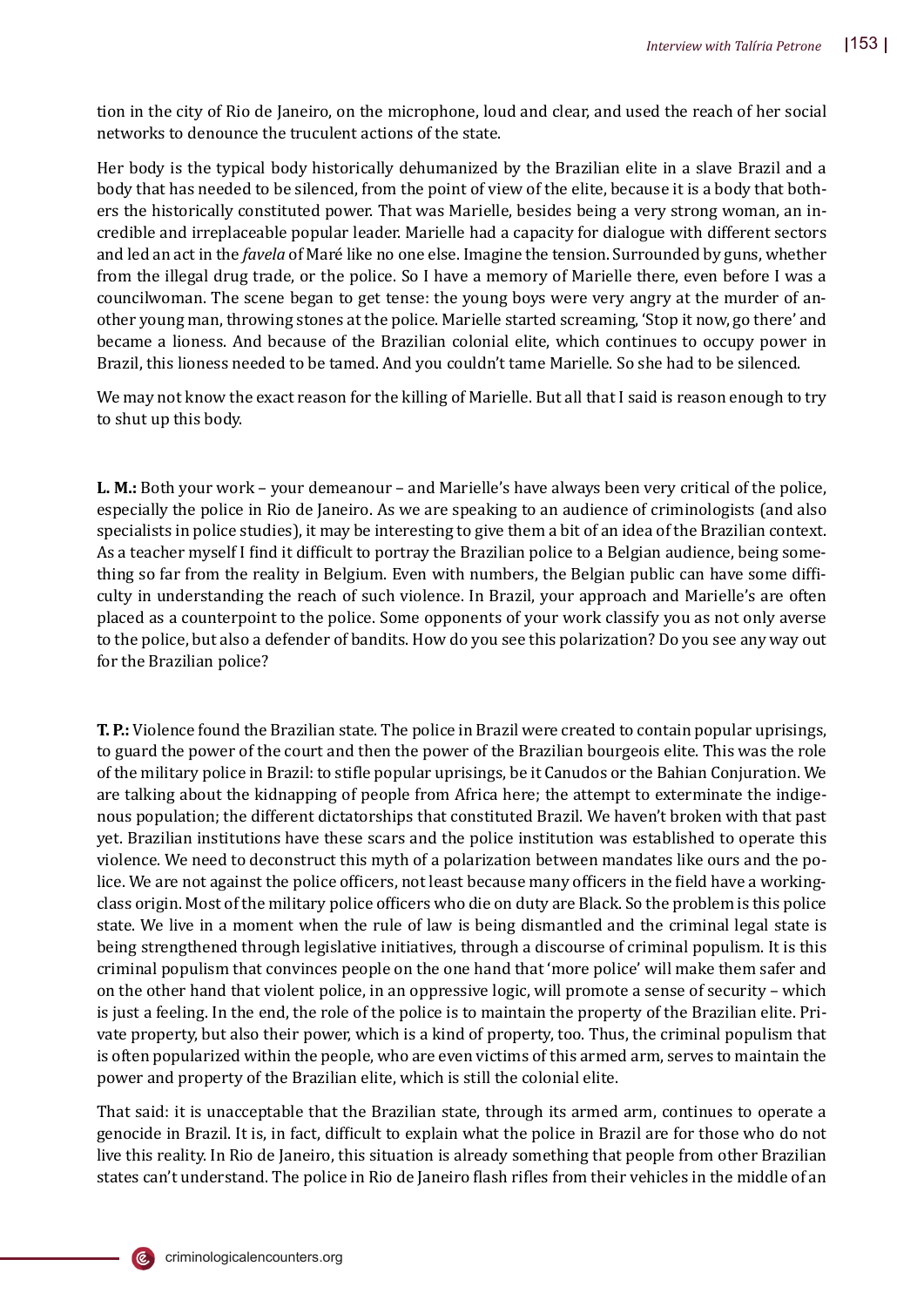urban centre. A ri�le is a weapon of war, which today is circulating through the state of Rio de Janeiro. Today, unfortunately, the Brazilian police are one of the deadliest institutions in the world. If you take data from 2020, at least 3,181 people were killed in police interventions. Almost eighty per cent of these people were Black and young. It's shocking how much the police kill, they are made to kill. But, this police officer who brings about death, is also the victim of death. The model of public security in Brazil is organized by a logic of war, supposedly a war on drugs, but which is in fact a war against those who are poor, Black and from the *favelas*. It's a bloodbath.

This way the public security model works is linked to what the Brazilian prison system is. We have the third-biggest prison population in the world, in absolute numbers. When we think of women, we have the �ifth-biggest prison population in the world. The vast majority of those arrested are Black and in large part for the illegal drug trade. It's a war on drugs, but a war on the same body, which is the same body as Marielle and her children. So, what to do in this scenario?

There are two paths. One: consolidating the idea of bringing the police officer closer to the worker. Currently, the officer is denied the very condition of being a worker. This is very serious. For example, a recent amendment to the legislation was approved that will dismantle labour rights, which affects the police, but this is an amendment operated by the government, and the police officers are the basis of this government. A policeman is a worker, but he will never be understood as such if the public security model is not modified. And for me, that's the second key. This logic of militarized warfare, which refers to dictatorships, is the logic that constitutes the Brazilian police, especially the military police. So, demilitarize the police or, better, democratize the Brazilian police. There are several models: we could reform the police in Brazil and merge the civil and military police in one integrated force. I know there's no consensus on that. But these are debates that go through the logic of democratizing the police institution in Brazil. There's no way a cop still operates on a dictatorial logic, which is the logic of war, right?

**A. M. C.:** Beyond the historical difference with regard to coloniality, Belgium greatly values this place of centre, of neutrality, of *garantismo*, even if formal. It is certain that there are also con�lict zones, in which abuses exist, but we know that there is a completely different perception, for example, of the logic of prevention and the logic of war that, in Brazil, is established and normalized. There's this sense of fear when the police are around. It's a stark difference that we can see with the naked eye.

**T. P.:** The basis of the military police is formed by the poor Brazilian class. However, the police create fear among the poor because they serve to maintain the property and power of the rich in Brazil. It's very shocking what is done to the body of these officers. And it's a body that's trained to do that, it's trained to know who the internal enemy is. The public security model in Brazil is based on the constitution of the internal enemy, unfortunately. And what's the face of this inner enemy? The internal enemy is the same young, Black body of the *favela*. That's it, reinforcing this given: every twenty-three minutes, at least one young Black man is murdered in Brazil. That's not reasonable. More are killed in this model of public security in Brazil than in countries at war.

**A. M. C.:** Just to add an issue that it may be important for us to observe as well, is the difference in the appreciation of police officers between the two places.

**T. P. –** Yes, I think that's it: valorization, whether career, but also training in human rights, which is

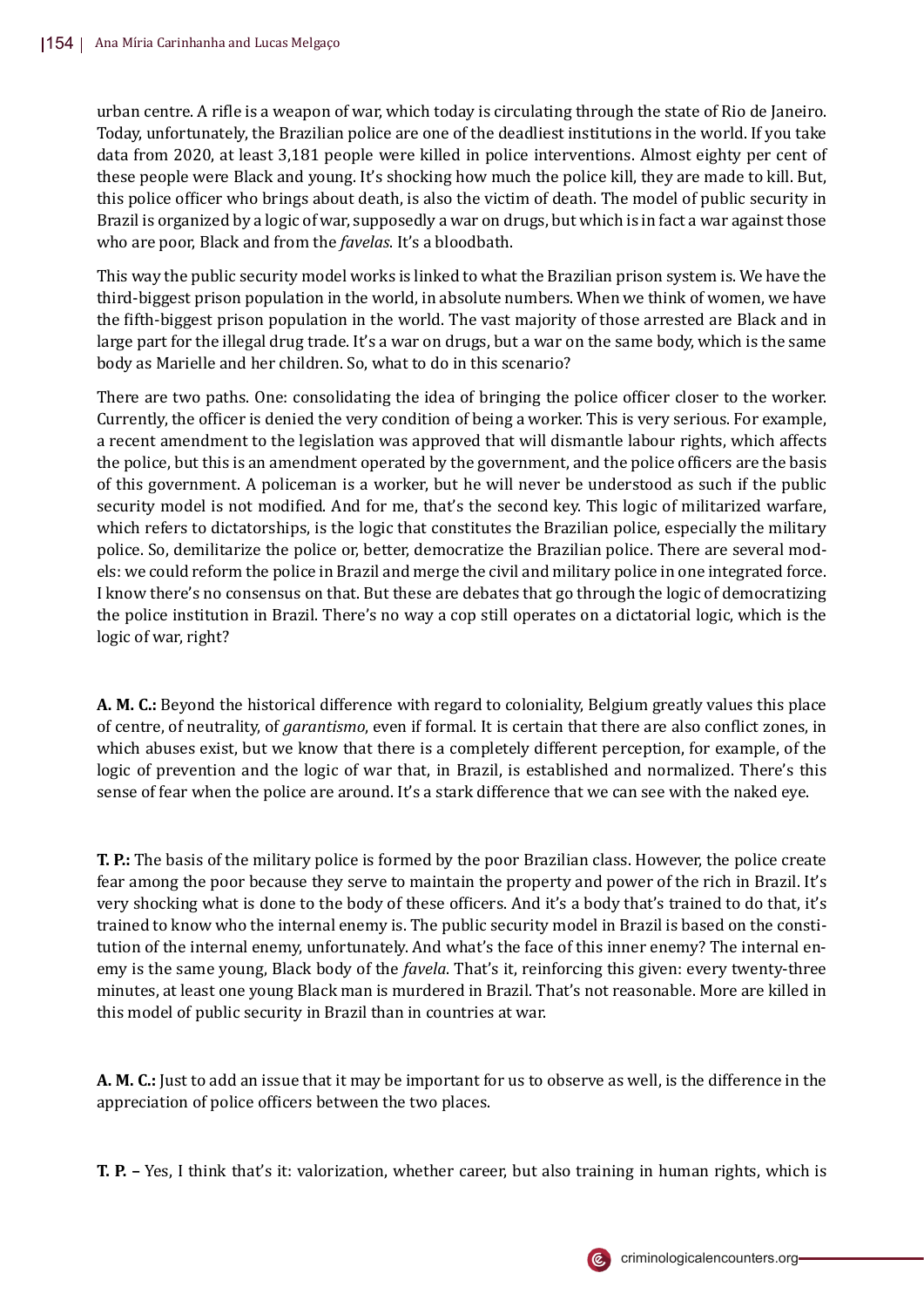absent. The training of the police is a training in a logic of war. There is also a dimension of the legal framework that makes it even more difficult to investigate these murders. The homicide investigation rate in Brazil is ridiculous.

**A. M. C.:** This question directs me to the assassination of George Floyd, which has put the theme of racism at the centre of many discussions in the United States and around the world. You have mentioned a lot of data that force us to consider the existence of unquestionable structural and institutional racism. How do you see this difference between the way racism is approached in the United States – for example, with the case of George Floyd, which culminated in the conviction of the police officer who murdered him – and here in Brazil, where institutional responses are failing?

**T. P.:** If we take the history of the Brazilian state, we've spent more time under legal slavery than since slavery was abolished. We lived for centuries with legislation that enslaved Black bodies. I think that's the �irst thing, because it's part of a characteristic of what the Brazilian state is.

Second, there is a difference between Brazil and the United States. Brazil lives with the myth of racial democracy. The miscegenation that exists in Brazil has somehow tried to make racism invisible. We often hear, 'There is no racism in Brazil', 'Everyone is mixed in Brazil', when in fact this is not what the numbers and data show. The myth of racial democracy is nefarious for the construction of a real Brazilian democracy. And you can't think of anything in Brazil without thinking about the racial issue. Racism structures all other Brazilian social relations. And, unfortunately, this has been hidden by the myth of a Brazilian racial democracy.

So, if we look at the most contrasting areas: the unemployment rate in Brazil among Black workers reaches almost eighteen per cent, but among whites it is ten per cent; the average wage of Black women is seventy per cent lower than that of white women; comparing Black women to white men is even more shocking. In addition to police violence, it is necessary to think about unemployment. You can't think of Brazil without thinking about how much racism structures all the social relationships that are here.

I think the case of George Floyd resembles, a little, the execution of Marielle. We were already seeing a growing organization of Black movements and the anti-racist struggle. Marielle's execution was a milestone: it brought light to a racism that was already clear to many of us, but not to the whole population and to the actions of the state. I think that today the anti-racist �ight is one of the camps that is most mobilized to fight Bolsonaro's government. It is today the most dynamic phenomenon of struggle in Brazil – perhaps even more dynamic than the feminist struggle that has also arisen. The struggle of Black women, the organization of Black women, is gaining momentum.

But, unfortunately, I don't think it's had any consequences. The urgency of the anti-racist fight is not the urgency that is within every Brazilian. Let me give you an example: in the Federal Chamber there is a women's delegation. There is a secretariat of women members, which is an institutional space of the House dedicated to organizing women's agenda. Women with different agendas. But when it comes to racism, there is no secretariat for ethnic-racial equality. We even �iled a project on this, because it is still very invisible. Racism is still very hidden. Racism in Brazil is seen as an authorization to kill the Black people. But I think this situation is becoming to change thanks to the dynamism of the anti-racist fight. But as long as there are no institutional mechanisms that recognize racism and fight it, we will continue with a very incomplete democracy.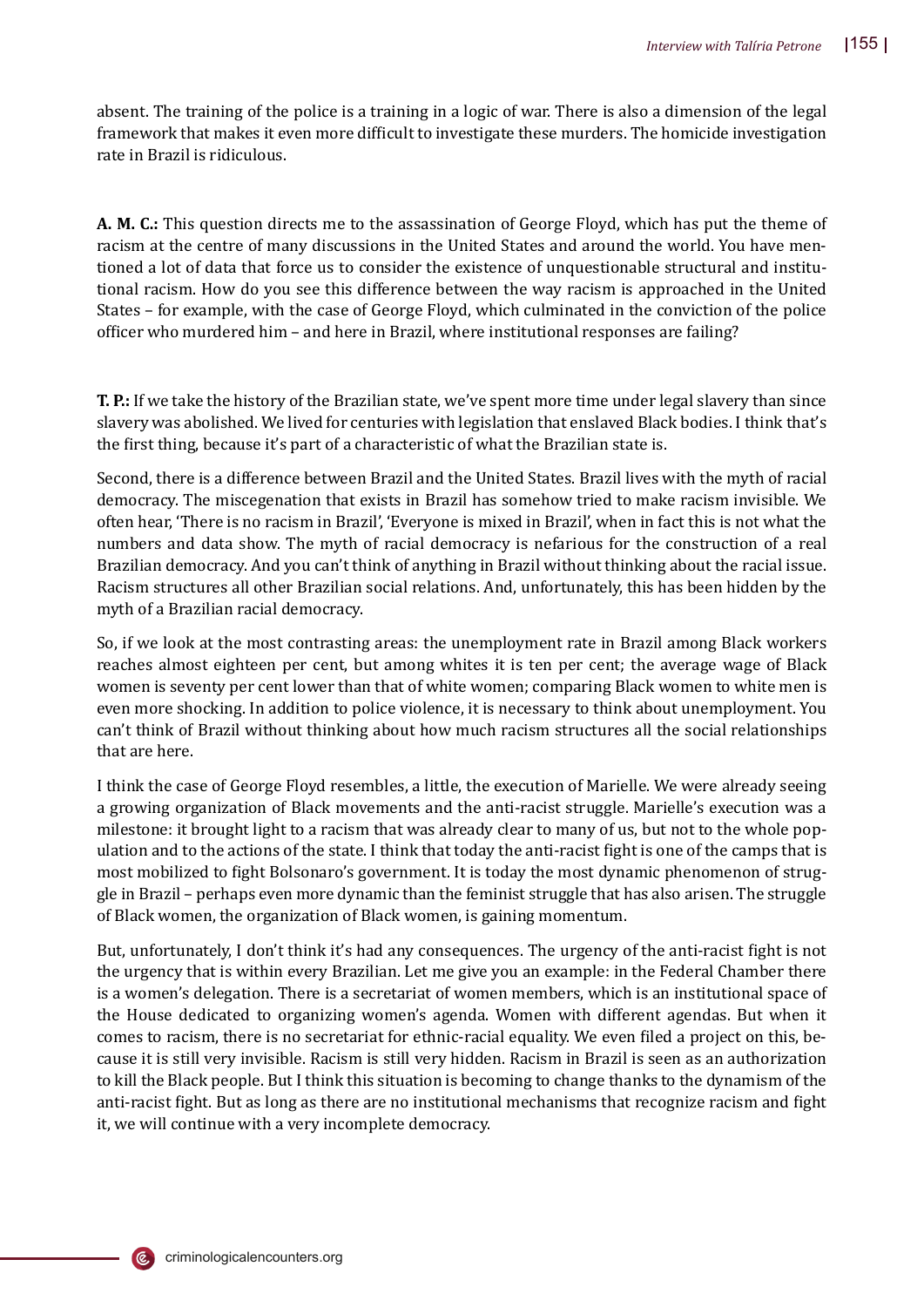A. M. C.: Would you like to leave a final message to our readers?

**L. M.:** Complementing that, I imagine that this interview will be read by other Black Brazilian women who want to get involved in politics and seek change. But they may be scared, too. What kind of message should we give to them?

**T. P.:** I would like to conclude with two points. One: because this is an international interview, I think it is important to insert this Brazil into a historical and conjunctural international dynamic. Brazil is part of a Global South whose inequalities are also operated by a colonial logic. The violence that founded the Brazilian state came from invaders of this territory, who were European invaders. The Brazilian elite is still connected with the international elite of the Global North, which unfortunately often enriches itself at the expense of developing countries, countries of the Global South. I think that international solidarity, especially in these times of pandemic, is a fundamental thing to face inequalities and racism in Brazil. It is essential that the countries of the world be aware of what is happening in Brazil, but also understand their responsibilities towards what is happening here. There is a developmental logic, production oriented, which is also operated from the outside in by �inancial capital.

And it is logical that it is hard for us, as Black women, in a country with these issues and this government. A country with a history of racial inequality and poverty. But what is the exit available to us? I understand that politics means the cost of a bus fare, it's the price of bread, it's whether this woman's son is going to come home alive, if he's going to have a job, if he's going to have to �ind a way to make some money every day. The policy is very concrete. And in concrete politics, we Black women have long been protagonists, who come from *quilombos*, who are the face of Brazilian resistance, of Brazilian real politics. I have no doubt that, for some bodies, fighting is not a choice. These women battle day to day. For them to work as domestic workers in other people's houses, they will have to leave their sons with other women, with their neighbours. There is a network of solidarity that is political. What we need is to bring the institutional policy closer to real, concrete politics, already led by Black women. The way out of this is to have more Black women, with this pro�ile, combative, with pen in hand. To visualize resistance in the territories – which already exists – and to help purge the Brazilian colonial elite from power. So, it has to be more of us. It's not a silly hope, you know? And, pardon my French, it is not a white and colonial hope: it is a hope that is already expressed in the secular, ancestral resistance of women in their territories.